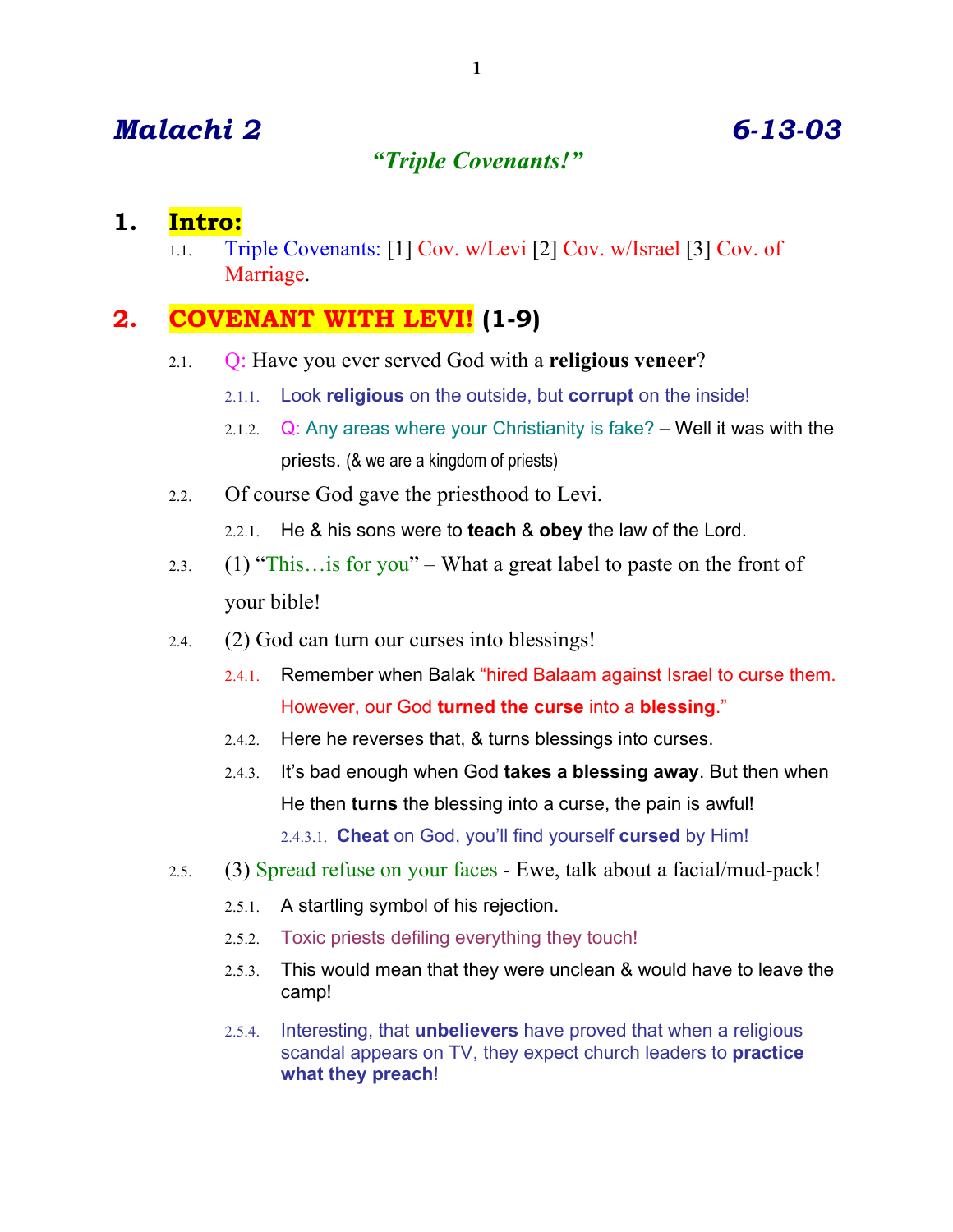- 2.6. (6) "An **honest** man is someone you can play checkers with over the telephone."
- 2.7. (7) Q: What are your lips doing? Are they keeping knowledge?
	- 2.7.1. There main role was instruction! Not shaking hands, not kissing babies, but instruction!

2.7.1.1. Their **lips** & **lives** were to be a treasure trove of **truth**!

2.8.  $(8)$  Caused many to stumble - When we step out of line with truth, we trip up others.

# **3. COVENANT WITH ISRAEL! (10-12)**

3.1. This was made at Sinai when the nation was married to Yahweh.

3.1.1. But his bride was not faithful to Him(idolatry w/false gods).

3.2.  $(10)$  Have we not all one Father? – This isn't referring to universal salvation.

3.2.1. Context is Jewish: Referring to the nation of Israel.

- 3.3. (11) Men were divorcing their wives & marrying foreign women. 3.3.1. A sin that even led there king into idolatry(i.e. Solomon).
- 3.4. (11b) This was not **racial** reasons but **religious**! (race pure for the Messiah)

# **4. COVENANT OF MARRIAGE! (13-16)**

- 4.1. We serve a very gracious God.
	- 4.1.1. Some of you didn't have an option in getting divorced. Some have made the mistake in obtaining one. Others have obtained a biblical divorce (sexual immorality or abandonment).
- 4.2. (13) The unfaithful husbands could weep  $\&$  bring sacrifices, but God would not accept them.
	- 4.2.1. God doesn't seek **contrition** but **conformity** to truth! 4.2.1.1. "godly sorrow produces repentance leading to salvation, not to be regretted; but the sorrow of the world produces death."
	- 4.2.2. Or some think the wives being divorced are weeping here.
	- 4.2.3. If so, "You number my wanderings; Put my **tears** into Your bottle; Are they not in Your book? When I cry out to You, Then my enemies will turn back; This I know, because **God is for me**."1

 $^{1}$  Ps.56:8,9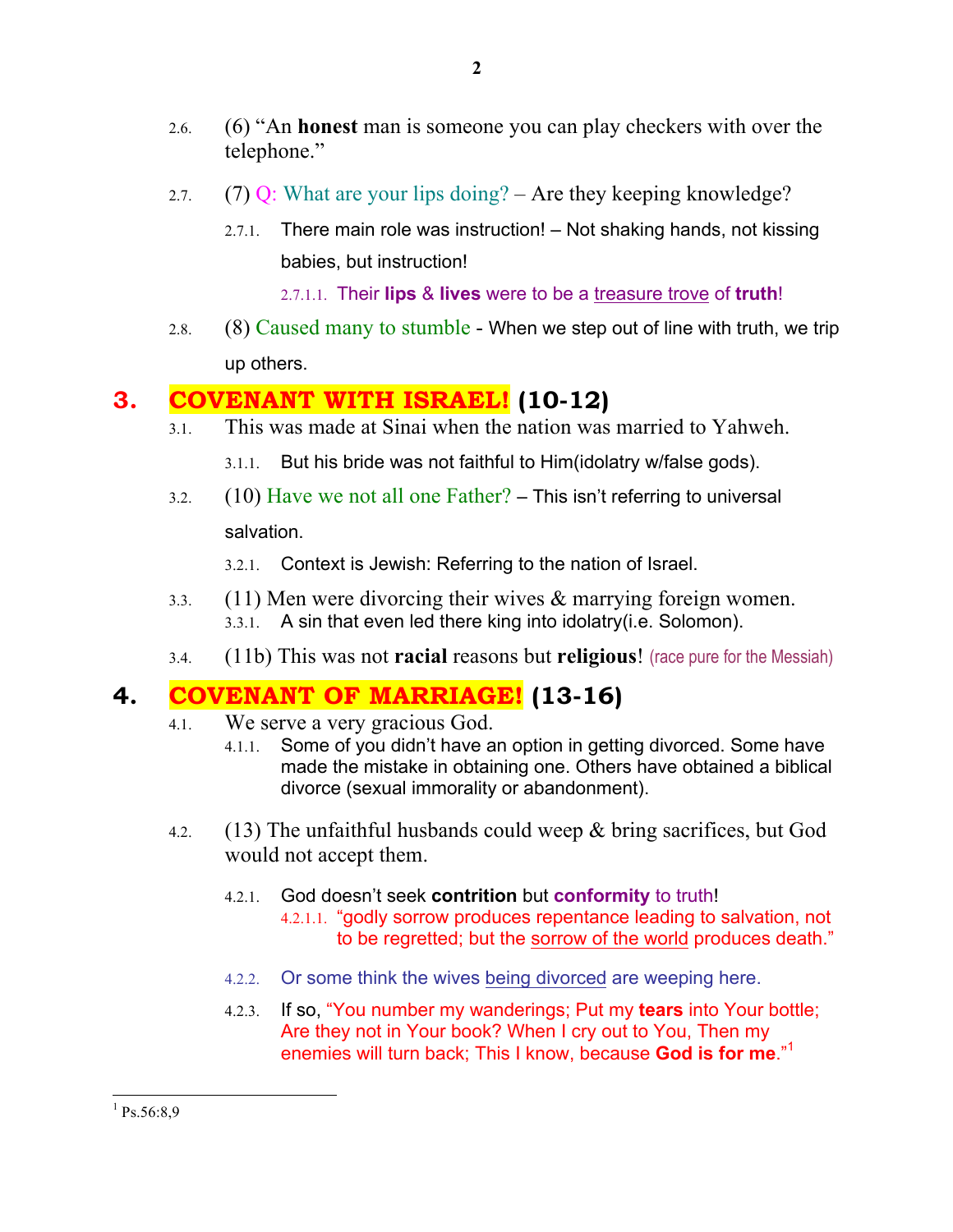- 4.3. (14) A marriage covenant involves the husband, the wife, & God.
	- 4.3.1. We expect **God** to be faithful…Why do we think **we** have the privilege of not keeping our promises?
- 4.4.  $(14b)$  Treacherously "willful betrayal of fidelity, confidence, or trust."
	- 4.4.1. The whole nation seemed to go through a **mid-life crisis**! (11b)
	- 4.4.2. They seem to have been trying out the younger, new, more sportier models!
		- 4.4.2.1. How foolish, especially if you have one that is proved, roadtested, & running great!
		- 4.4.2.2. Men, watch out for those "**foxes** in sheep's clothing"!
		- 4.4.2.3. Often times it starts when you wake up one day & realize, "you weren't voted to be **most likely to succeed**, but **most likely to be average**!"
		- 4.4.2.4. Agatha Christy said, "Women, marry an **archeologist**, because the older you get the more interested they become in you!"
- 4.5. (14c) Your wife by covenant! many say, "**Love** keeps a marriage

alive"…Wrong! - **Marriage** keeps love alive!

- 4.5.1. You say, "but I've seen Love Boat(with Gofer & Captain Stubbing); I've read the novels; & seen the movies."
- 4.5.2. Marriage goes through its **seasons**.
	- 4.5.2.1. At your wedding its **Spring** time, all things start new & fresh!
	- 4.5.2.2. **Summer** will come in your marriage, & things get a little hotter!
	- 4.5.2.3. **Fall** comes & you start to notice some leaves falling!
	- 4.5.2.4. **Winter** hits & you're hibernating a little more!
	- 4.5.2.5. But God is faithful!…*Spring always returns – love revives!*
		- 4.5.2.5.1.Which proves(not the value of **love**) but the value of **covenant** itself, as a container for love to go through its seasons<sup>12</sup>

#### 4.5.2.5.2.It is more than feelings!

4.6. (16) Clearly, our relationships w/**others** are tied directly to our

relationship w/**God**. (i.e. Mt.5:23,24)

<sup>&</sup>lt;sup>2</sup> Joe Focht tape.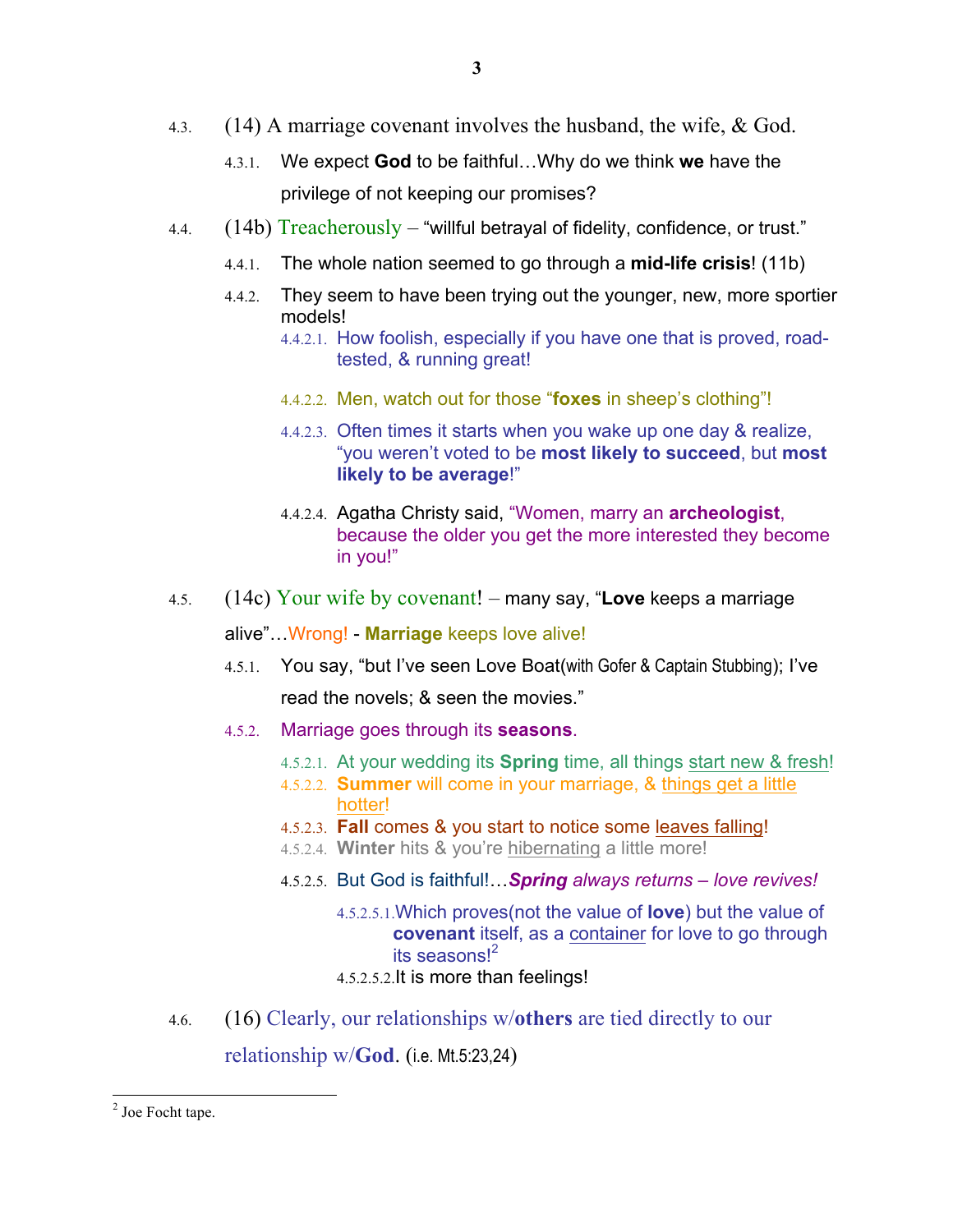- 4.6.1. He hates divorce not, I hate the divorced!
	- 4.6.1.1. We should be happy he hates divorce, otherwise we'd have been divorced from him long ago!
	- 4.6.1.2. He hates drunkenness, he hates lewdness, he hates them for what they **produce**! 4.6.1.2.1.Ruined lives, loss of faithfulness, collapse of hopes!
- 4.6.2. Malachi is a prophet speaking w/absolute clarity the **divine displeasure** when divorce has become run-of-the-mill routine in a declining society.
	- 4.6.2.1. Bus bench  $\rightarrow$  "Divorce \$99".
	- 4.6.2.2. Blynn de Moss "Scotty" Wolfe holds the record as the world's most divorced man. First married in 1931, by 1986 he had experienced twenty-six divorces and paid more than one million dollars in alimony.
- 4.6.3. A divorce reform movement took place in the **early 1970s** in Great Britain and the United States. The movement was initiated by a group, assembled by the archbishop of Canterbury, who proposed a single, **no-fault**(*blame is assigned to neither party*) ground that required a judge to grant divorce if he or she finds that the marriage is "irretrievably broken."
	- 4.6.3.1. The notion of irretrievable breakdown was promulgated in the United States by the Uniform Marriage and Divorce Act.3
	- 4.6.3.2. States offering no-fault divorce in 1957: 1 States offering no-fault divorce in 1995: 50<sup>4</sup>
	- 4.6.3.3. What this country needs is more, **no-fault marriages**!
- 4.6.4. Let's clear up one thing: Pollster Louis Harris has written, "The idea that half of American marriages are doomed is one of the most specious pieces of statistical nonsense ever perpetuated in modern times." It all began when the Census Bureau noted that during one year, there were 2.4 million marriages and 1.2 million divorces. Someone did the math without calculating the 54 million marriages already in existence, and presto, a ridiculous but quotable statistic was born. Harris concludes, "Only one out of eight marriages will end in divorce. In any single year, only about 2 percent of existing marriages will break up."<sup>5</sup>

 $\overline{a}$ 

<sup>&</sup>lt;sup>3</sup>*Encarta® 98 Desk Encyclopedia* © & <sup>®</sup> 1996-97 Microsoft Corporation. All rights reserved.<br><sup>4</sup> USA Today (1/25/96). "To Verify," Leadership. <sup>5</sup> J. Allan Petersen in Better Families. "To Verify," Leadership.